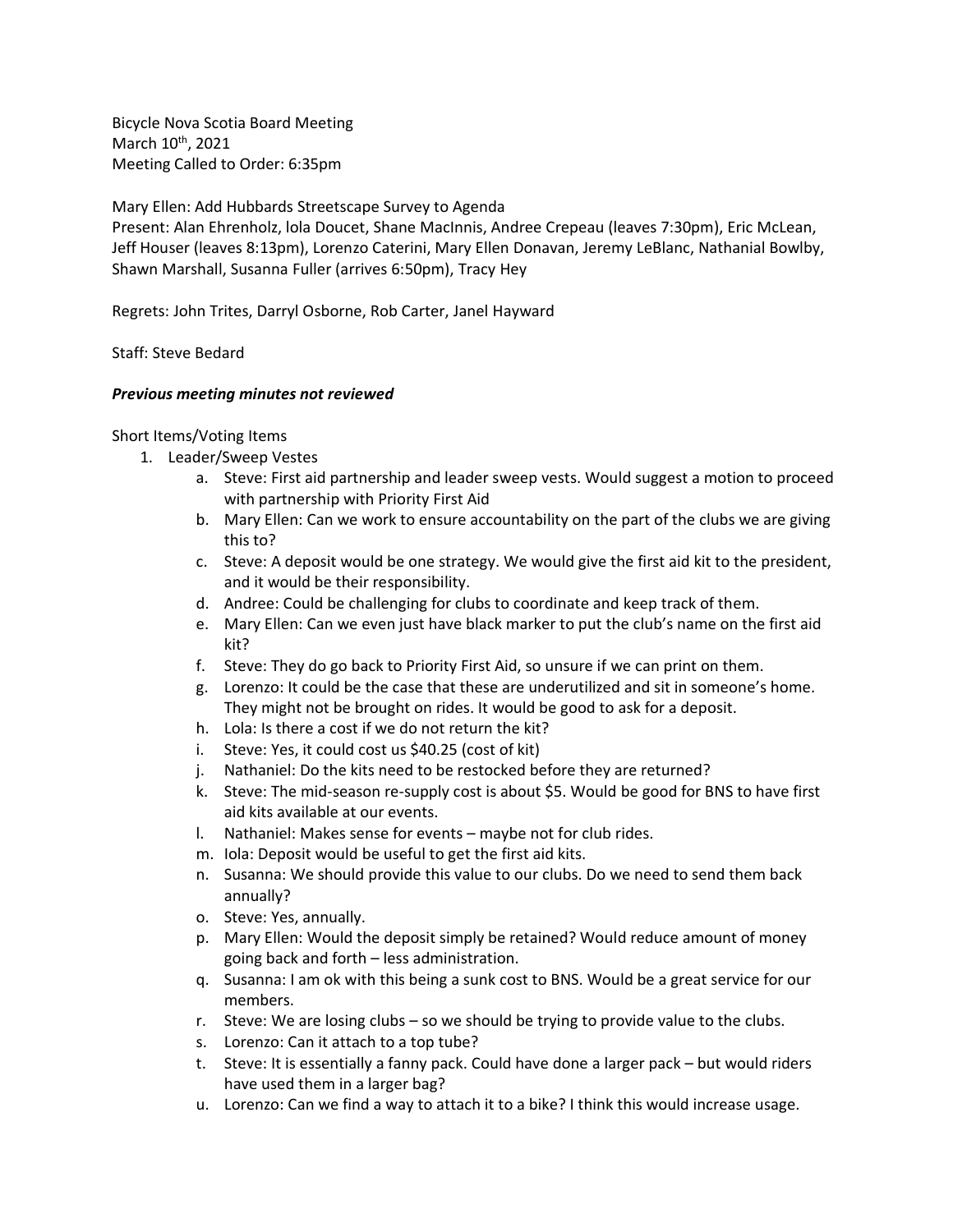- v. lola: Could we do bar bags to put the first aid kit in? Are the clubs going somewhere? Steve: The clubs are folding, but some leave and stay in operation (Halifax Mountain Bike). What is the direction?
- w. Mary Ellen: There will be uptake on the recreational side.
- x. Lorenzo: How many do we really need? 40? 15?
- y. Steve: There is a larger kit with an AED.
- z. Lola: There are two different side of things. Competition and Recreational. Competition clubs see benefit from races. This could be a value add for the rec side of things.
- aa. Mary Ellen Moved
- bb. Andree Crepeau Second
- cc. Motion passes (Lorenzo against)
- 2. Membership Markteting
	- a. Steve: We would generally use \$1000 for advertising, would like to increase. Would like to reach out to groups that we do not normally talk with.
	- b. Susanna: We should reach out to East Preston. I have a contact there. We also may want to reach out to Welcoming Wheels.
	- c. Steve: We will be reaching out to HCC at the end of the month.
	- d. Move: Increase up to \$1700 (Susanna)
	- e. Second: Shane MacInnis
	- f. Motion passes unanimously.
- 3. Can-Bike subsidy/rebate
	- a. Steve: instructor courses starting in May. Some of our PRO outcomes are tied to this. We have previously approved to \$3000 for Jenna to fly to Ontario for master training. We are redirecting this money to have folks in NS to take courses in NS.
	- b. Lorenzo: Who are we offering this to?
	- c. Steve: We would run it like a race event.
	- d. Lorenzo: Why are we paying for this?
	- e. Susanna: We would offer this and take a percentage off the top.
	- f. Lorenzo: I cannot vote on this without knowing the financials.
	- g. Susanna: We will support the training, then the trainers would offer their services through BNS and we would regain our initial investment. However, we do not know all the specific financials.
	- h. Lorenzo: That makes some sense. The end goal should be to get BNS members from this program.
	- i. lola: We could run a promotion that if you take the course you get some money off BNS membership.
	- j. Susanna: We need to make registration as simple as possible for folks. We also need to ensure that our instructors do not start to compete against us.
	- k. lola: We need to remind people to register.
	- l. Susanna: Moves to allocate up to \$3000 to support people to take CanBike training if they run courses for BNS for a minimum of two years by signing a non-competition agreement.
	- m. Second: Andree Crepeau
	- n. Motion passes unanimously.
- 4. Inverness County Bicycle Fleet
	- a. Steve: May not need a vote. Looking for BNS letter of support to assist with getting bike lockers, repair stands, and a small bike fleet.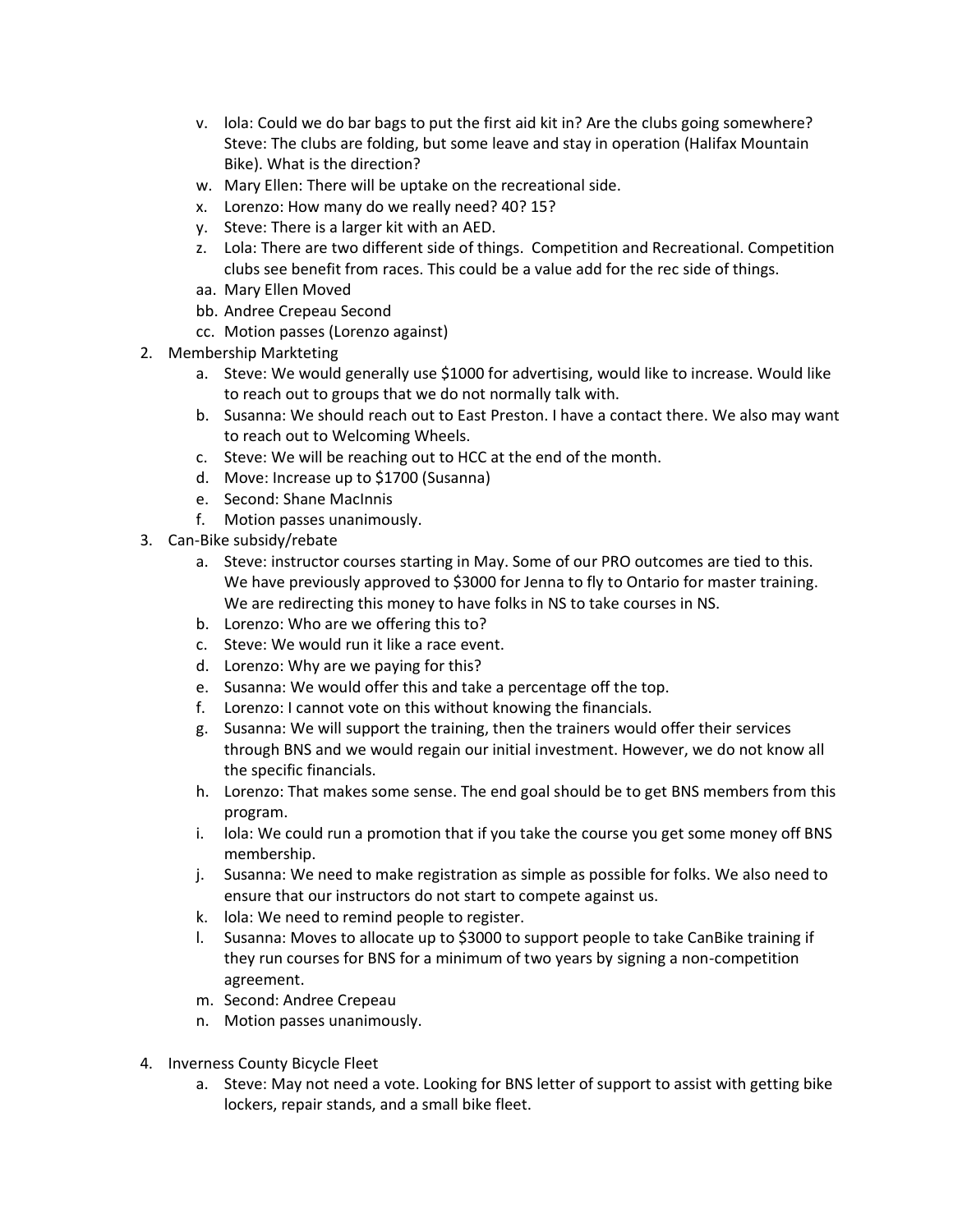- b. Susanna: Does not require a vote.
- 5. Where to Cycle Reprint
	- a. Steve: Looking to order 500 more copies at \$14.50 a copy. We sell at \$19.50 (bike shops) and \$24.50 (retail)
	- b. Mary Ellen: We need to have the books available.
	- c. Susanna: I support this. What are our margins?
	- d. Steve: We would net approximately \$1200.
	- e. Shane: We are the authority on where to cycle in NS.
	- f. Steve: Total price tag is \$7250.
	- g. Lola: Do we have the money?
	- h. Susanna: Yes, and we will get the money back over time. Are we supplying the bike shops? We should notify bike friendly businesses.
	- i. Steve: We are the ones that supply the bike shops, and yes, we can send notification to bike friendly businesses.
	- j. Mary Ellen Moves to spend \$7250 on Where to Cycle books.
	- k. Shane seconds
	- l. Motion passes unanimously.

## NSDTIR and Racing:

Nathanial: I submitted for the race permits. NSDTIR has highlight the riding single file rule unless you are passing. NSDTIR has said that it is the Motor Vehicle Act and that there is nothing they can do about it. Concern is that this law makes it prohibitive to hold road races. We need to decide if we can lobby the government to change this in the new transportation act to allow for organized rides.

Susanna: Can we see the language for the Quebec exemption?

Nathanial: I do not know the language, but they must have it. We should pursue this as a strategy.

Susanna: We have a meeting for the Blue Route soon, I can bring this up at the minister/deputy minister level.

Nathanial: I do not know what changed.

Susanna: With the ongoing consultations, we have an opportunity to make some change. It should be treated like a parade.

Nathanial: It used to be called a parade permit.

Susanna: This affects any number of groups, fondos, etc.

Shawn: Add the tourism draw of these events.

Nathanial: Will reach out to other boards and see what they have done.

HopOn and Other Summer Programming

Steve: In school phase (May-June) to have school programming during school hours, (end of June-August) to get community support to have HopOn programming, and also Brunello. BNS will hopefully be providing staffing, covered in part by Canada Summer Jobs, and the rest by BNS.

Susanna: We need to make sure we are the program deliverer and that folks do not go out on their own.

Lola: Anyone offering this would have to go through us. We are looking at purchasing the shirts for staff. We are one of the first two provinces to put this on (BC and NS). Any other summer programming thoughts? Races?